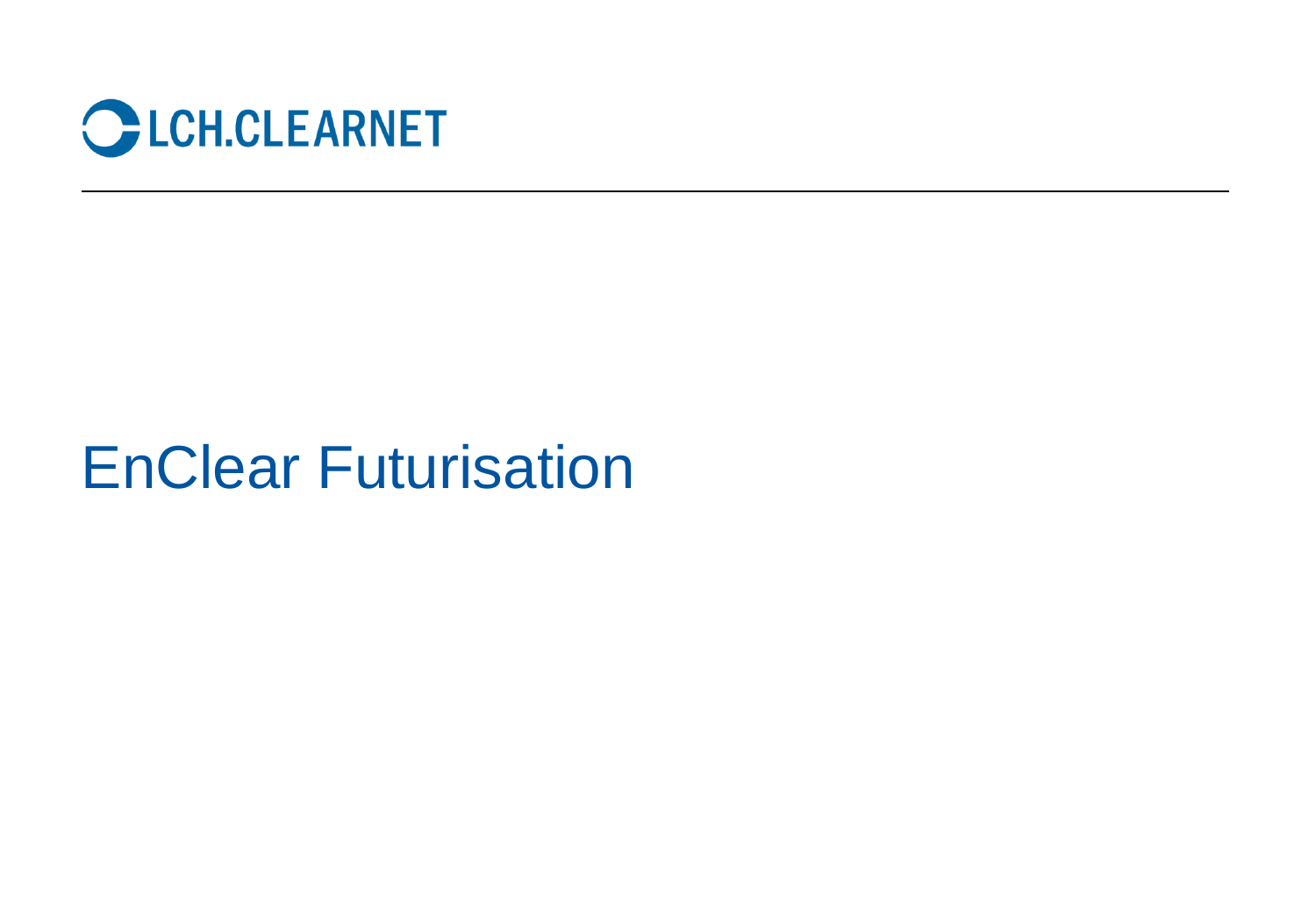# **Overview**

- All EnClear products (except Emissions) will be reclassified as Block Futures- proposed go live date is end October 2014, subject to regulatory approval in response to market and clearing member feedback
- The EnClear products in scope are Coal, Fertilizer, Container Freight, FFAs, Iron Ore and Steel
- The initiative is another example of LCH.Clearnet's commitment to working with multiple exchanges and venues on its open, horizontal platform
- In order for the contracts to be Block Futures, they must be subject to the rules of an Exchange
- LCH.Clearnet plans to use 2 exchanges initially for the registration of Block Futures:
	- Baltex (an MTF owned by the Baltic Exchange)
	- Cleartrade Exchange (CLTX, an RMO licensed in Singapore)
	- Additional Exchanges may be added in due course
- Baltex- clearing members will be required to sign up as Principal Members or Clearing Members of Baltex for their client trades to be blocked in through Baltex
- Cleartrade- clearing members do not need to sign up to the Exchange, the membership will be covered by the Executing Brokers
- It is intended that Block trades from all exchanges will flow into one pool of open interest at LCH.Clearnet, and all will be fully fungible

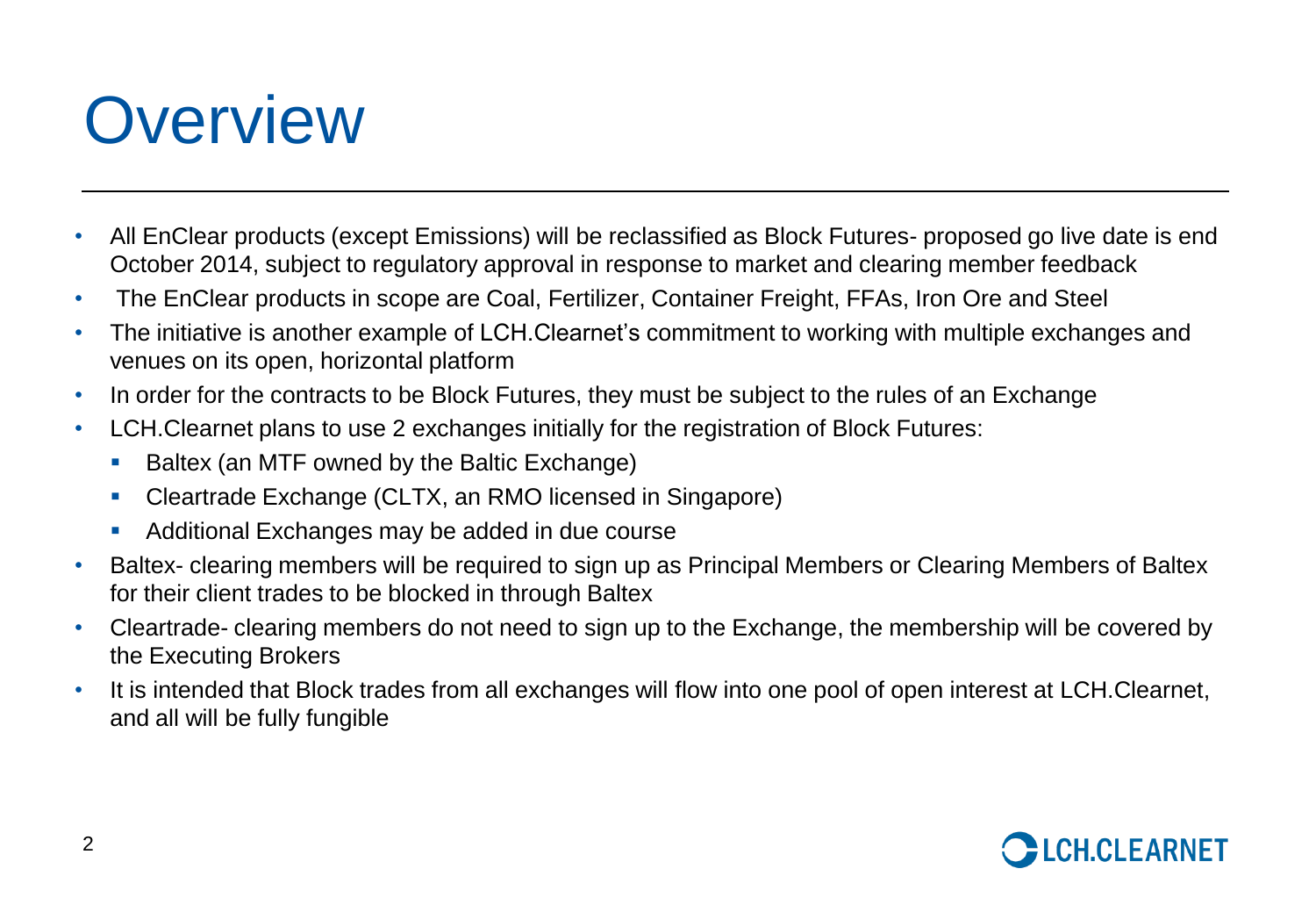## Trading venues

#### **Baltex**

Baltex is a multi-lateral trading facility operated by Baltic Exchange Derivatives Trading Limited ("BEDT"), a wholly owned subsidiary of the Baltic Exchange. BEDT is authorised by the FCA to operate Baltex under firm reference 541375. Permitted instruments include Commodity Futures and Options. Baltex was launched in June 2011 to provide a central independently run electronic platform for trading dry bulk freight derivatives (FFA's) and related instruments. Baltex lists freight futures with identical economic characteristics to the contracts currently cleared by LCH. Baltex will provide a block futures facility to allow bilaterally negotiated agreements in its contracts to be entered into Baltex as off- exchange freight futures. Once these have been cleared by LCH, they will be published on Baltex as a block futures trade. Block futures will be subject to the Baltex Trading Rules.

#### **Cleartrade**

Cleartrade Exchange ("CLTX") is a regulated futures exchange operating as a Recognised Market Operator ("RMO") under the governance of the Monetary Authority of Singapore ("MAS") and in accordance with the Singapore Securities and Futures Act ("SFA"). CLTX offers an electronic order book with a suite of over 40 different derivative contracts, including all the EnClear products. CLTX also offers a block trade facility, with straight through processing to LCH.Clearnet. CLTX is incorporated in Singapore with offices in London.

CLTX will provide a block futures facility to allow bilaterally negotiated agreements in EnClear contracts to be entered into CLTX as off- exchange futures. Once these have been cleared by LCH.Clearnet, they will be published on CLTX as a Block Futures trade. Block futures will be subject to the CLTX Trading Rules.

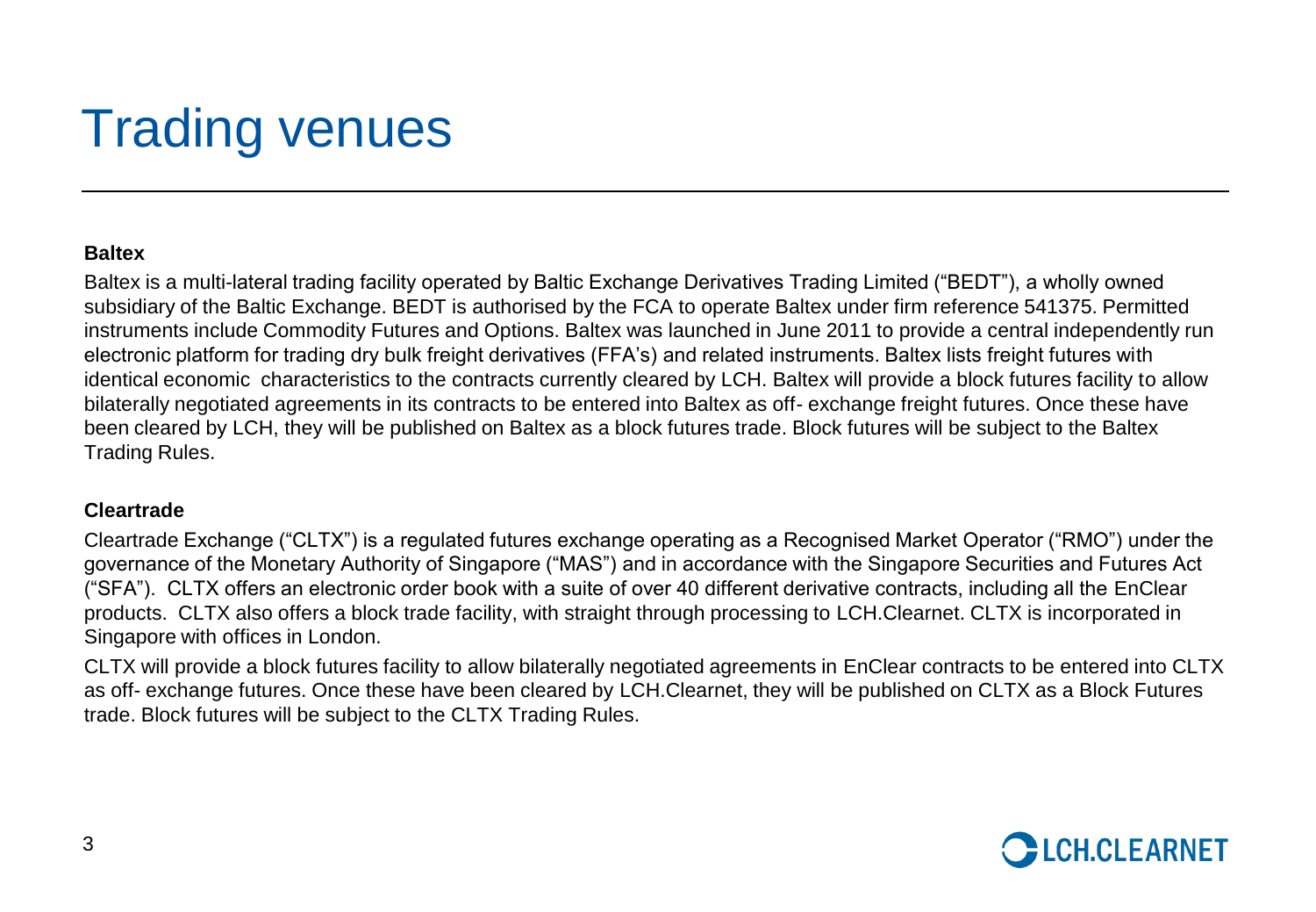### Clearing member tasks to be undertaken for go live

- Clearing members will need to sign Membership documents/static data forms with Exchanges, as required
- There will be minimal IT work for Members- all clearing processes will remain the same ie Clearway and ECS will continue to be used. There will be some small changes to intraday and EOD trade reports- 2 extra columns will be added indicating which exchange the trade has been blocked through and the execution timestamp (please see next slide)
- No member testing is required- Members will shortly receive a copy of the new format of reports
- Modified Rules will be put out to Members for consultation in September
- There will be no change in margining methodology or payment processes for clearing members.
- Clearing members will need to open LCH.Clearnet position accounts for their FCM's and their US customers, ready for migration in line with the CFTC's Part 30 regulation
- LCH.Clearnet will publish a plan for the migration of positions from FCM's to clearing members

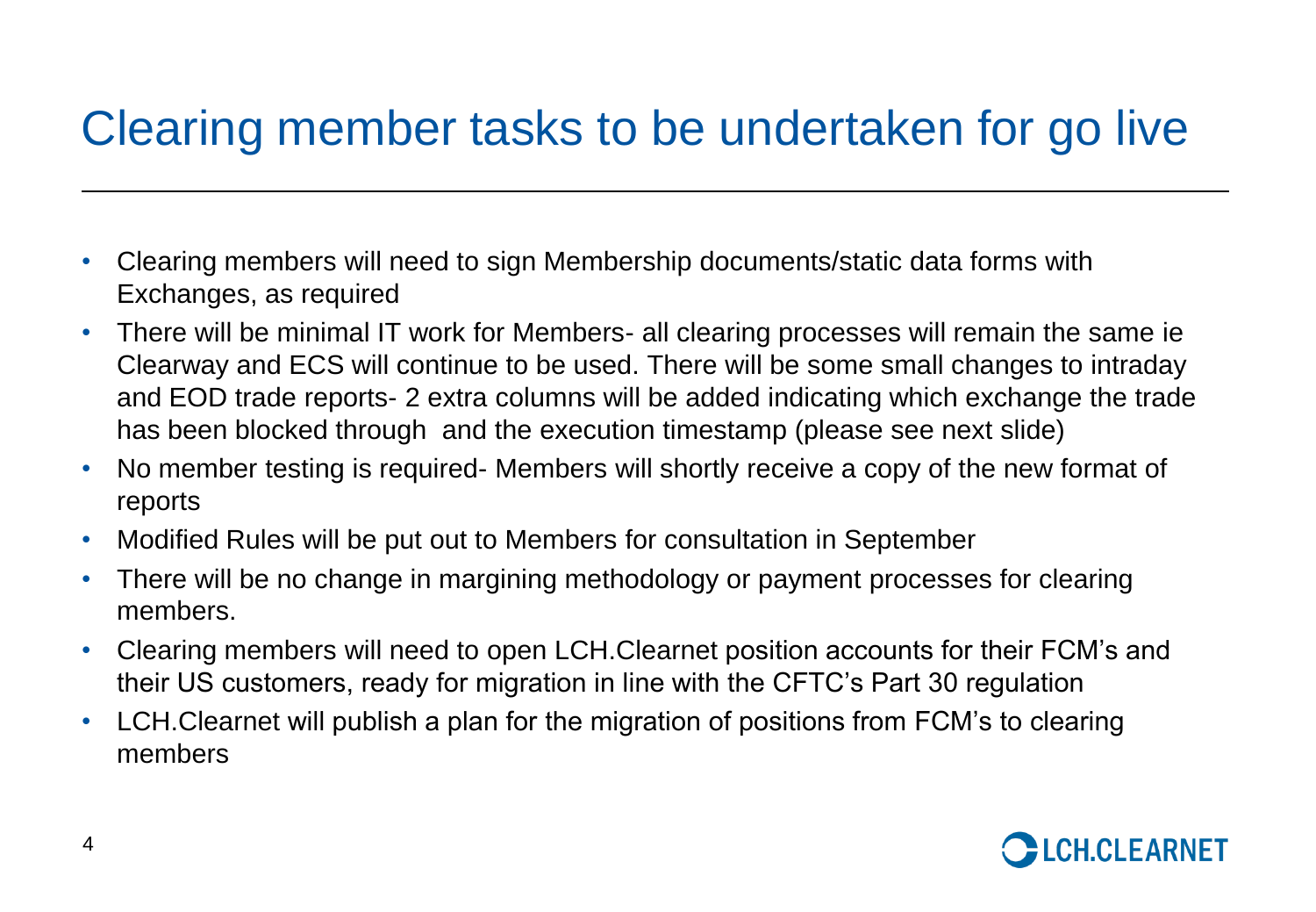## Changes to Member reports

| <b>Field</b>        | Format                  | <b>Remarks</b>                                                                                                               |  |
|---------------------|-------------------------|------------------------------------------------------------------------------------------------------------------------------|--|
| business_day        | Char(8)                 | Business date in format YYYYMMDD                                                                                             |  |
| Member              | Char(3)                 | LCH. Clearnet member mnemonic                                                                                                |  |
| Account             | Char(1)                 | C or H (Client or House)                                                                                                     |  |
| position account    | Varchar(32)             | Member position account                                                                                                      |  |
| is long             | Char(1)                 | Identifier of direction of trade $Y = long$ , $N = short$ .                                                                  |  |
| contract            | Varchar(32)             | The contract entered on the ticket                                                                                           |  |
| quantity            | <b>Numeric</b>          | Number of lots                                                                                                               |  |
| price               | <b>Numeric</b>          | Entered price                                                                                                                |  |
| tkt status          | Varchar(12)             | Overall ticket status. One of<br>REGISTERED, PENDING, CPY_PENDING,<br>CANCELLED, ACCEPTED, REJECTED,<br>CPY_REJECTED, FAILED |  |
| buy side status     | Varchar(10)             | Buy side ticket status. One of<br>ACCEPTED, REJECTED, PENDING, CANCELLED,<br>REGISTERED, FAILED                              |  |
| sell side status    | Varchar(10)             | Sell side ticket status. One of<br>ACCEPTED, REJECTED, PENDING, CANCELLED,<br>REGISTERED, FAILED                             |  |
| ticket id           | Varchar(15)             | The LCH generated ticket id                                                                                                  |  |
| submit broker       | Char(3)                 | Broker code that entered the ticket (as shown in the<br>'Source' field in Clearway)                                          |  |
| time submitted      | Timestamp<br>(HH:MM)    | Time the ticket was first entered in Clearway                                                                                |  |
| <b>Exchange</b>     | Char(3)                 | The exchange to which the trade is alleged                                                                                   |  |
| <b>Execution_ts</b> | Timestamp<br>(HH:MM:SS) | Time the trade was executed on the exchange                                                                                  |  |

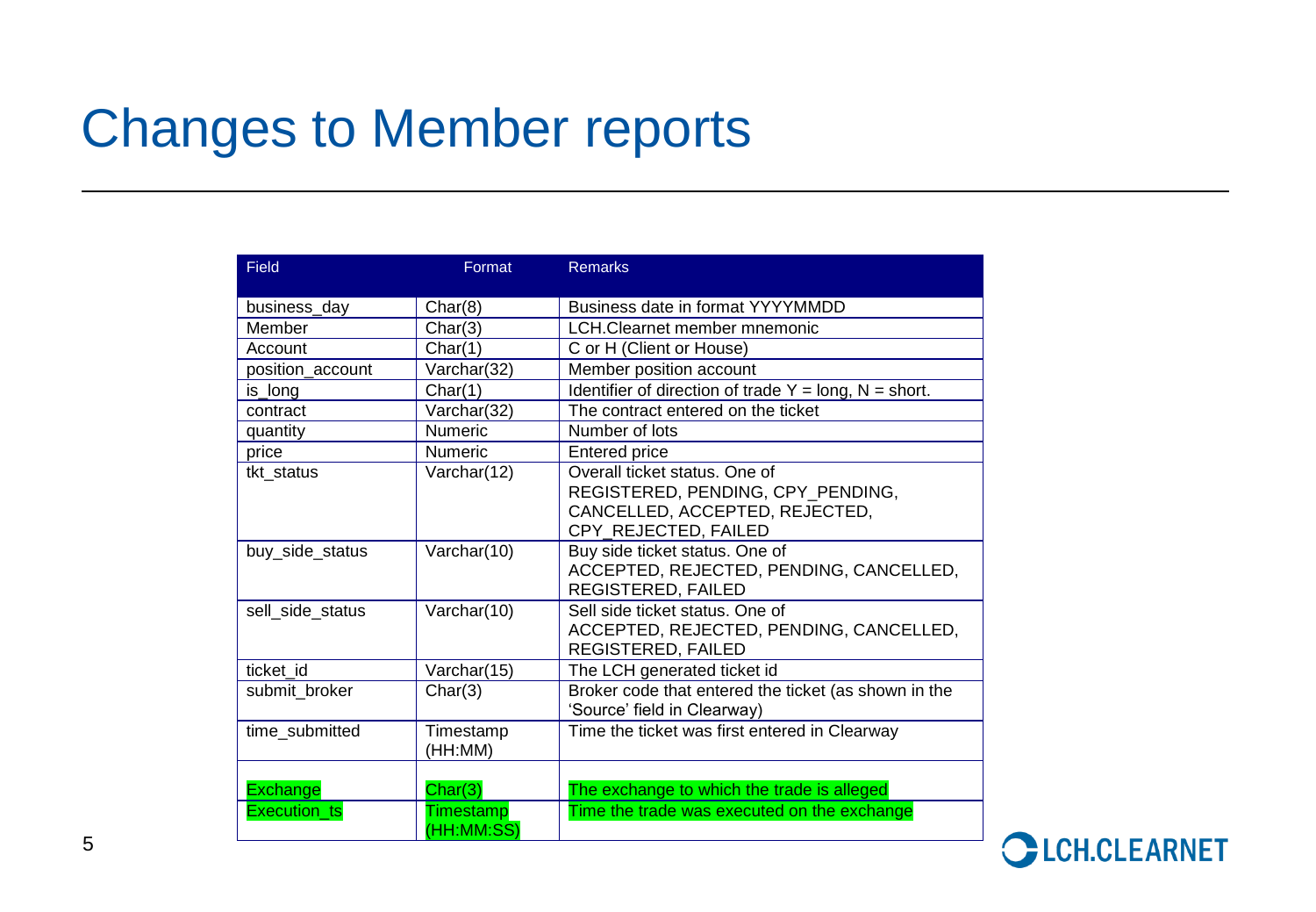## Block Futures Process

- LCH.Clearnet will have links with multiple Exchanges
- Block Futures must satisfy the following criteria
	- Be subject to the rules of an Exchange
	- Be cleared by a CCP within one working day of execution
- The trading of FFA's will continue to be executed through voice brokers
- The trades will then be blocked in through one of the Exchanges
- Block futures flowing through Baltex will be registered by Brokers through LCH.Clearnet's ClearWay system as now, and will subsequently flow through to Baltex
- Block Futures flowing through CLTX will be registered through CLTX platform and subsequently flow to LCH.Clearnet
- Members will either autoclear the trades in ClearWay by applying the lot limit filter to position accounts, or members can manually accept the trades. The former method is encouraged to enable immediate clearing

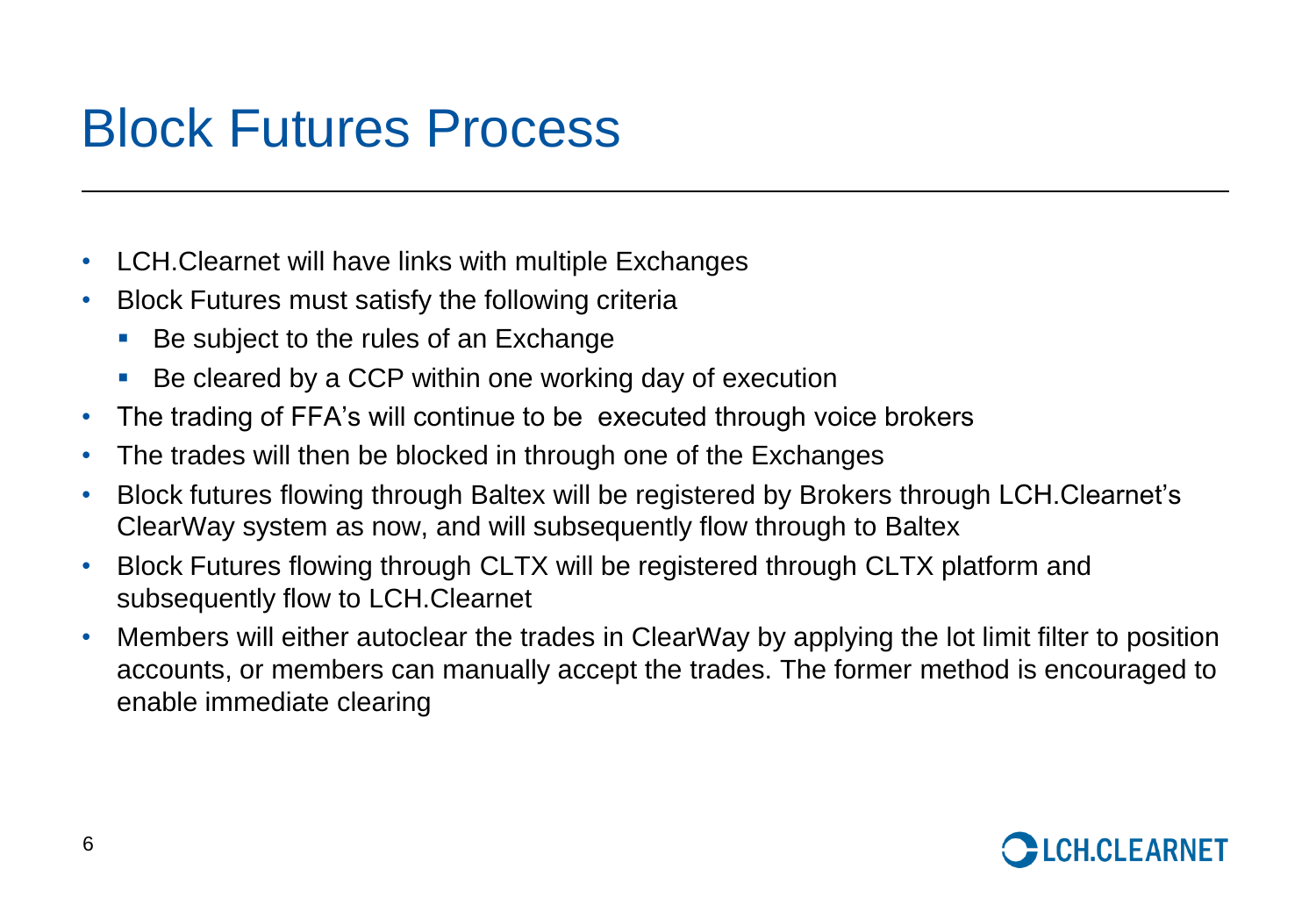### Trade Flow



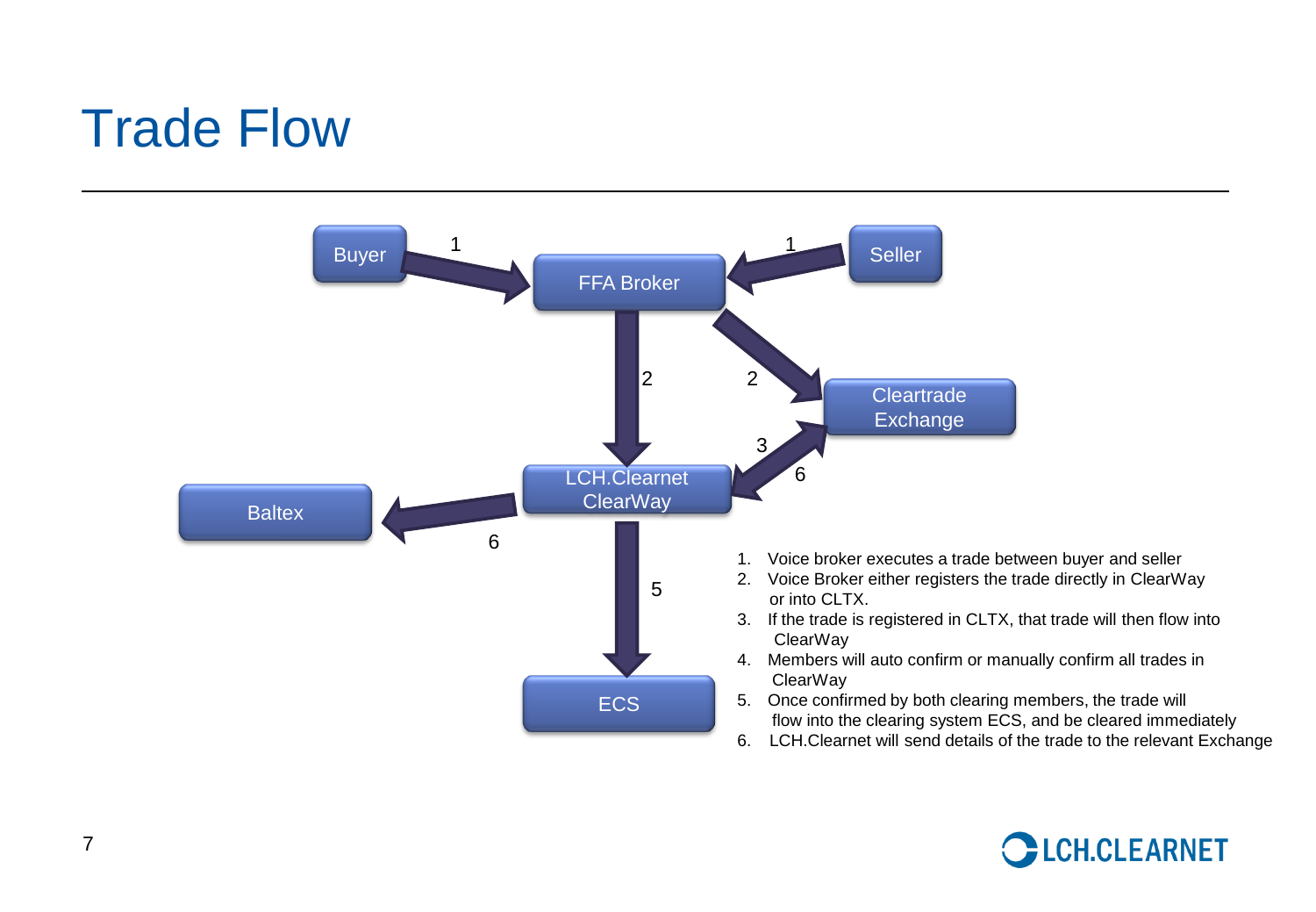## Changes for FCMs

- For US customers LCH.Clearnet will clear the contracts as futures executed on a foreign futures exchange in compliance with Part 30 of the CFTC's rules.
- The positions of US customers on these foreign exchanges will be handled by an FCM who will hold an EMIR account with a clearing member.
- FCM's will no longer be required to be clearing members for their US customers
- Where the FCM is not acting as a clearing member of LCH.Clearnet, but a client of the clearing member, the US customer positions will be held in a 30.7 secured customer funds account by the FCM. LCH.Clearnet would hold the clearing member funds in an EMIR account
- Current FCM swaps will be transferred to clearing member as block futures
- All US customers and FCMs will be cleared under the clearing member Rule Book and procedures (including EMIR margining methodology)

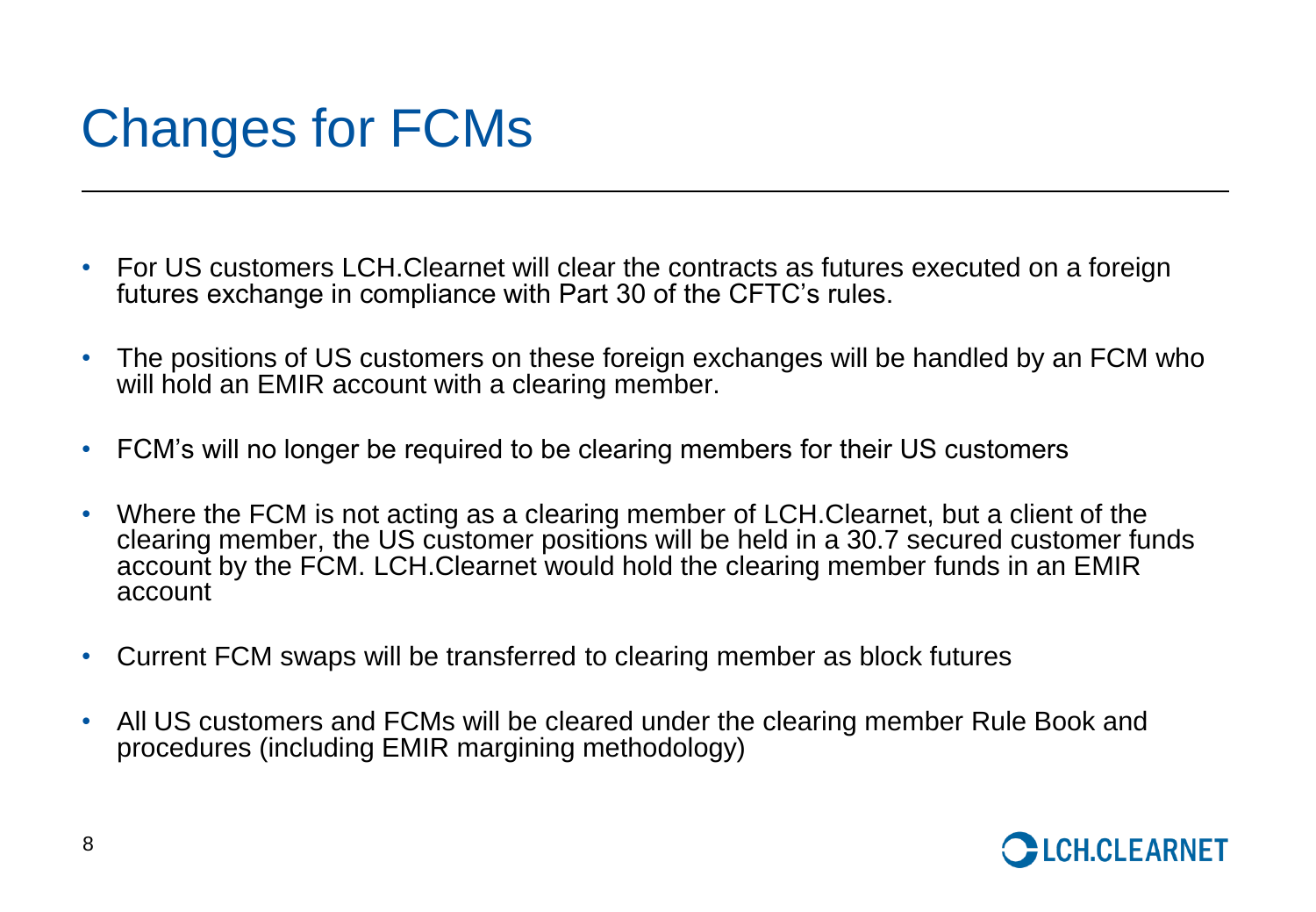### Clearing Relationship flow



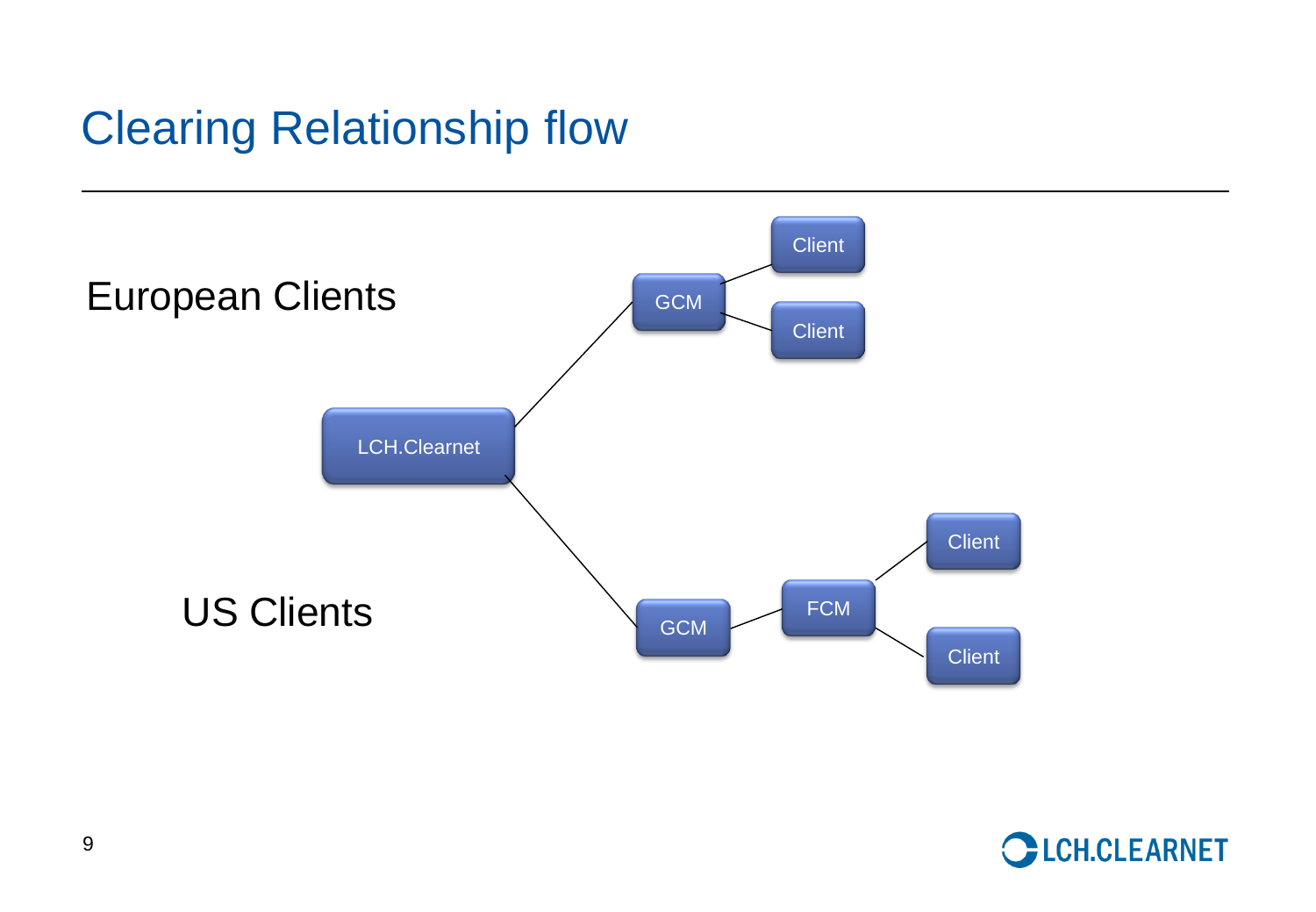## FAQ

### When do LCH.Clearnet propose to go live?

- We are aiming for an early November, subject to regulatory approval and Member readiness
- Will there be changes to the Rule Book?
- Yes, and we will make the revised Rules available for Member consultation shortly

### Will the fee structure change?

- The only change to fees is a proposed \$1/lot increase to LCH.Clearnet clearing fees for FFA's
- Will there be any changes to the contract specifications or settlement processes?
- The contract specs will remove the reference to 'OTC Swaps'. All other details remain the same, as do settlement processes
- How will the migration of FCM client accounts to clearing member accounts occur?
- We will work with FCM's to transfer their US customers across to an FCM account with the clearing member. Detailed processes for this will be provided shortly

### What changes will we see to the Member reports?

• 2 extra columns will be added to the intra day and end day reports to show which exchange the trade has been blocked through, and an execution timestamp

### Will any documents need to be signed with LCH.Clearnet

• Only new position account opening forms for FCM's moving across to their clearing member

### Will both Exchanges allow block futures for all EnClear products?

• No, Baltex will cover Dry FFA's, Cleartrade Exchange will cover FFA's and all other products

#### What will happen with our EnClear FCM Membership?

• Members may resign their FCM membership for EnClear, and will then receive back their default fund contributions